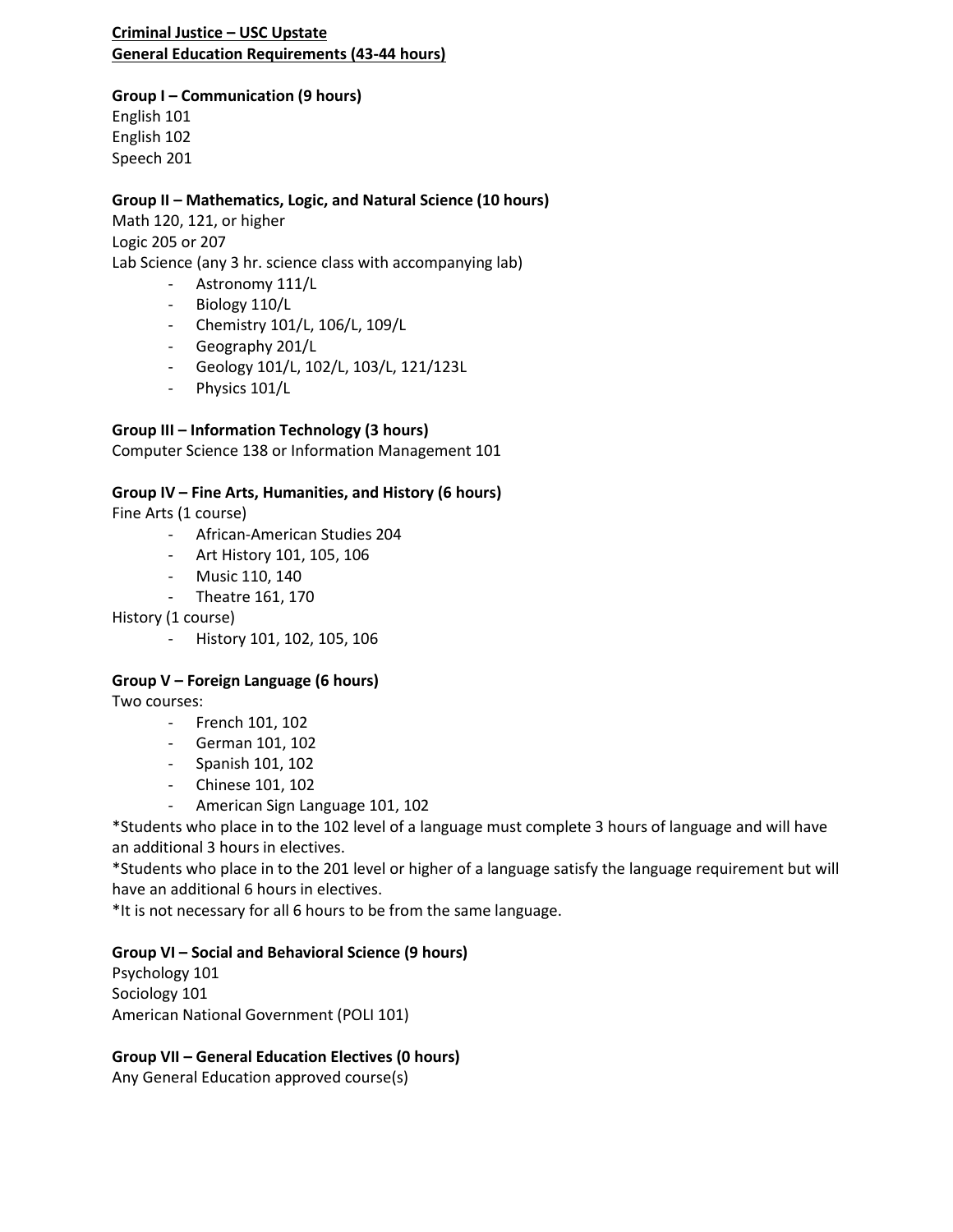#### **Elementary Education – USC Columbia General Education Requirements (45 hours with 36 specific hours from the list below)**

**College Level Writing I and II (6 hours)** ENGL 101 and ENGL 102

#### **Analytical/Math Courses (two courses)**

MATH 122 (*3 hours*); MATH 141 (*4 hours*); MATH 142 (*4 hours*); MATH 170 (*3 hours*); MATH 172 (*3 hours*); PHIL 110 (*3 hours*); CSCE 101 (*3 hours*); CSCE 102 (*3 hours*); CSCE 145 (*4 hours*); STAT 110 (*3 hours*) or STAT 112 (*3 hours*); STAT 201 (*3 hours*); STAT 205 (*3 hours*)



### **Social Studies/History**

| HIST 111 or 112 (3 hours) |  |
|---------------------------|--|
| POLI 101 or 201 (3 hours) |  |

ECON 221, 222, or 224 (3 hours) GEOG 121 or 210 (3 hours)

### **Aesthetic and Interpretive Understanding (one course)**

ARTE 101 or 260 (3 hours); ARTH 105 or 106 (3 hrs); ARTS 103 or 104 (3 hrs); CLAS 220 (3 hrs); CPTL 270 (3 hrs); DANC 101 (3 hrs); ENGL 270, 282, 283, 284, 285, 286, 287, or 288 (3 hrs); FILM 110, 180, or 240 (3 hrs); FREN 290 (3 hrs); GERM 290 (3 hrs); MART 110 or 210 (3 hrs); MUSC 110, 113, 114, 115, or 140 (3 hrs); RUSS 280 (3 hrs); SPAN 220 (3 hrs); THEA 170, 181, or 200 (3 hrs)

#### **Effective, Engaged, and Persuasive Communication (one course)**

SPCH 140 (3 hours); SAEL 200† (3 hours); PHIL 325† (3 hours)

## **Information Literacy (one course)**

SLIS 202 (3 hours); LIBR 101 (1) – can't meet stand-alone requirement

#### **Values, Ethics, and Social Responsibility (one course)**

BIOL 208 (3 hours); HIST 108 (3 hours); PHIL 103, 211, 320, 321, 322 or 325† (3 hours); POLI 303 (3 hours); SAEL 200† (3 hours)

†Courses meet both VSR and CMS requirement.

#### ------------------------------------------------------------------------------------------------------------------------------------------ Recommended:

Students should take the Foreign Language placement test. If the score is 2 or higher, foreign language can be exempted. If foreign language is needed, the following are acceptable:

6 hours from the same language: FREN 109 and 110; GERM 109 and 110; GERM 111 (6 hours); LATN 109 and 110; SPAN 109 and 110; SPAN 111 (6 hours) -or-4 hours from the following: ARAB 121, CHIN 121, GREK 121, ITAL 121, JAPA 121, PORT 121, or RUSS 121

Students should take the Math (Algebra) placement test. If the score indicates College Algebra is needed, students should take either MATH 111 or MATH 111I.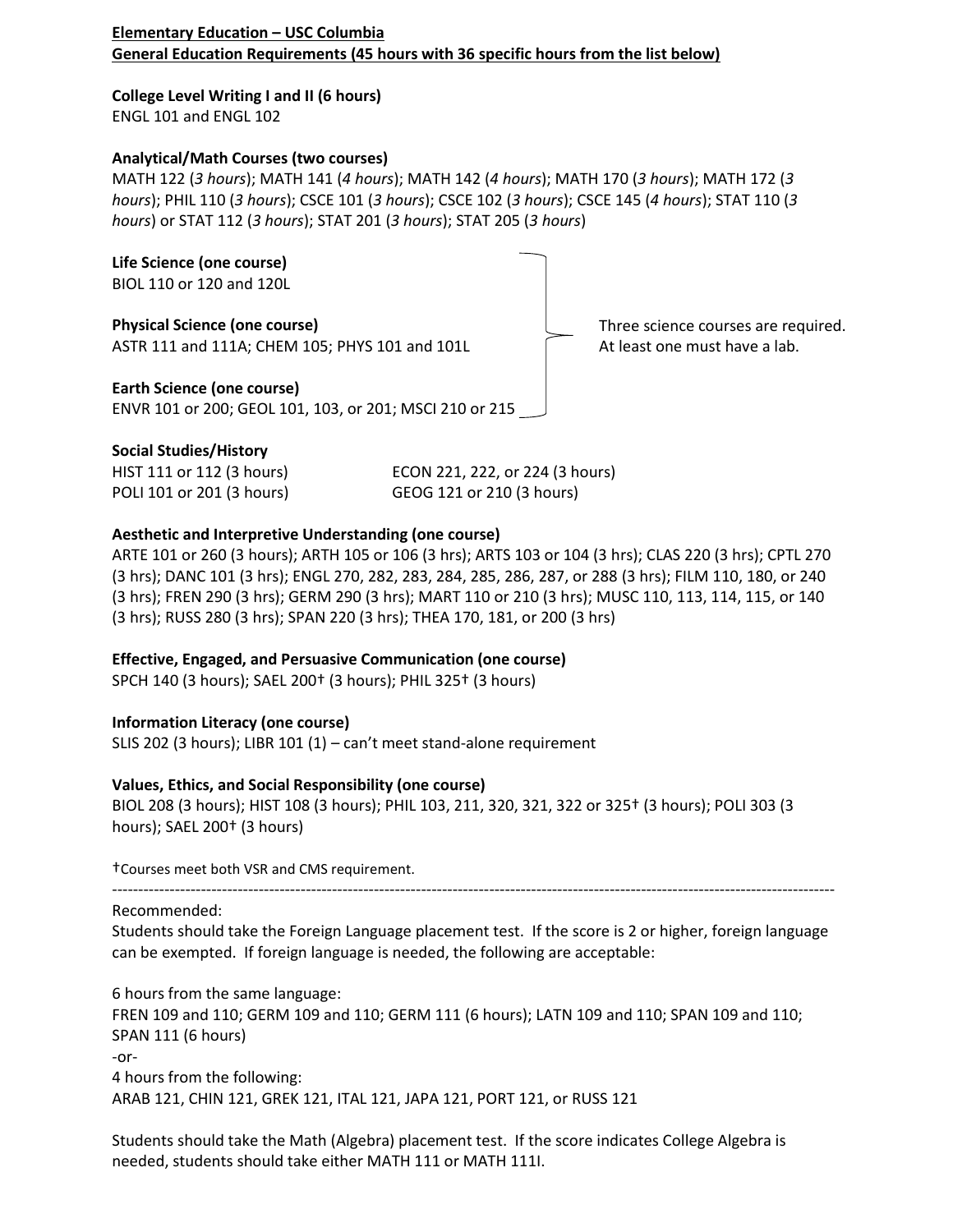#### **RN-BSN – USC Upstate General Education Requirements (61 hours)**

\*Students must have completed all general education course requirements, hold an ADN or diploma in Nursing, and have an unencumbered RN license prior to acceptance.\*

USC Upstate Courses **Hours SC Technical College Courses** \*\*Recommended Course Transfer Equivalencies\*\* **Hours** Composition: ENGL 101 **2020 ENG 101 2020 ENG 101 2020 ENG 101 2020 ENG 101 2020 2020 2020 2020 2020 2020 2020 2020 2020 2020 2020 2020 2020 2020 2020 2020 2020 2020 2020** Composition & Literature: ENGL 102 3 And 202 2 ENG 102 2 2 3 Public Speaking: SPCH 201 3 SPC 205 3 Introduction to Psychology: PSYC 101 and the state of the state of the PSY 201 and the PSY 201 and the SY 201 and the SY 201 and the SY 201 and the SY 201 and the SY 201 and the SY 201 and the SY 201 and the SY 201 and the Developmental Psychology: PSYC 302 3 PSY 203 3 PSY 203 3 Introduction to Sociology: SOCY 101 3 3 SOC 101 3 SOC 101 3 Foreign Culture - Anthropology 102 - Art - Economics 503 - English 275, 289, 319, 322, 423 - Geography 121, 212, 340 - Government & International Studies 310, 326, 327, 420, 491 - History 112, 335, 336, 337, 340, 341, 343, 360, 361, 370, 371, 372, 391 - Foreign Language (not 103) - Religion 103 - Government 420 3 AHS 102; ANT 101; ART 101; MUS 105; THE 101; ENG 205, 206, 208 209; HIS 101, 102, 104, 105, 112, 115; Foreign Language 101, 102, 201, 202; REL 101, 201 3 Chemistry of Living Things: CHEM 109/L **1000 CHM** 105 or 110 and the US or 110 cHM 105 or 110 Human Anatomy: BIOL 232/L 2020 8 211 or 215 4 Human Physiology: BIOL 242/L 2020 20:00:00 1:00:00 210 4 BIO 210 & 211 or 216 4 Microbiology: BIOL 330/L **A** BIO 225 **4** BIO 225 **4** 4 College Math: MATH 120, 121<sup>1</sup>, 126 3 MAT 103, 109, 110 3 Statistics: MATH 102, 202, PSYC 225<sup>1</sup>, SOCY 201 3 MAT 120, 220 3 American National Government: POLI 101 **101** 3 3 PSC 201; HIS 201, 202 3 Fine Arts **ART 101, MUS 105, THE 101** 3 History: HIST 101, 102, 105, or 106 3 HIS 101, 102, 104, 105, 106,  $112, 115, 201, 202$  3 Introduction to Computer Technology: CSCI 138 <br>
and the set of the set of the CPT 101 and the set of the set of the set of the set of the set of the set of t Humanities: One course selected from the following (no more than 3 hours in a single discipline in the fine arts): American Literature; American Studies; Art; English Literature, Linguistics, Film, or Writing; History; Literature in a foreign language; Music; Philosophy; Religion; Speech; Theatre; World Literature; Women's Studies 3 ART 101; ENG 201, 202, 205, 206, 208, 209; MUS 105; PHI 101, 110; REL 101, 201; THE 101 3 Elective 3 3

\*All courses must be completed with a C or better.\*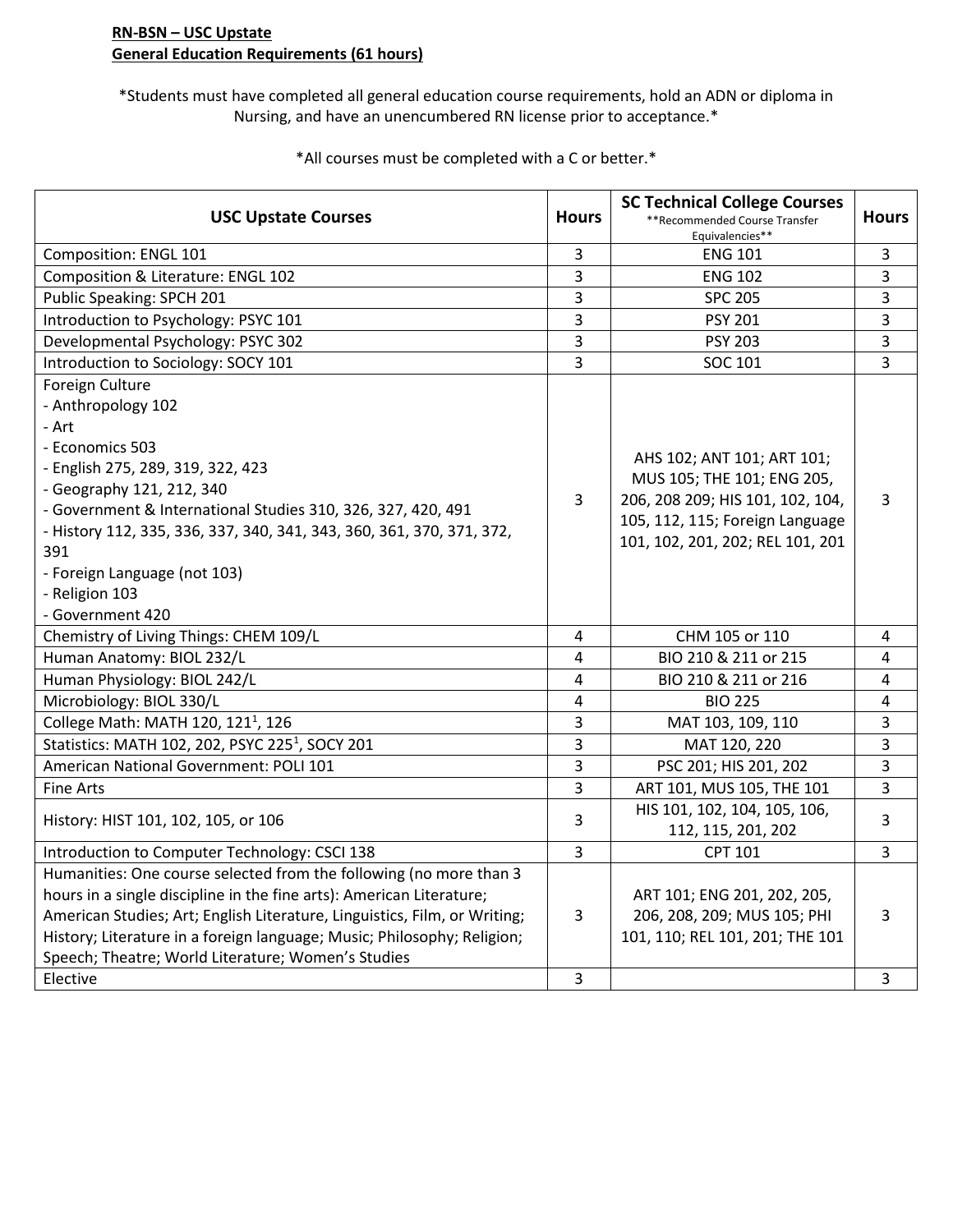**CMW: Effective, Engaged, and Persuasive Communication: Writing (6 hours)** \*Grade of C or better\* ENGL 101 (3)

- SC Technical College Course: ENG 101
- ENGL 102 CMW and INF: Info Literacy (3)
	- SC Technical College Course: ENG 102
- SPCH 140: Public Speaking (3)
	- USC Palmetto College Campus Course: SPCH 201 or COMM 241
	- SC Technical College Course: SPC 205

**GFL: Global Citizenship and Multicultural Understanding: Communicating Effectively in More than One Language: Foreign Language (0-9 hours)** \*Demonstration of proficiency in one foreign language equivalent to the minimal passing grade on exit exam in the 122 course. Students transferring credit equivalent to a 109 and 110 course, may enroll in a 122 course to complete the required sequence.\*

- USC Palmetto College Campus Courses: FREN 109, 110, 122; GERM 109, 110, 122; SPAN 109, 121, 122
- SC Technical College Courses: FRE 101, 102 (equivalent to FREN 109, 110); GER 101, 102 (equivalent to GERM 109, 110); SPA 101, 102 (equivalent to SPAN 109, 110), 122

# **ARP: Analytical Reasoning and Problem Solving (6 hours)**

Option 1: MATH 122 or 141 and CSCE 101 (or higher) or STAT 201 or PHIL 110 or 111

- SC Technical College Courses: MAT 130 or 140 and CPT 101, 111, 112, 114, 132, 204, 211, 233, 244, 264 or PHI 105, 106 or MAT 120, 165
- Option 2: MATH 122 or 141 and one higher level math such as MATH 170 or 172
	- SC Technical College Courses: MAT 130 or 140 and MAT 122 or 141
- Option 3: CSCE 101 and 102 or STAT 110 and 201 or PHIL 110 and 111
	- SC Technical College Courses: CPT 101 and 111 or MAT 120 and 220 or PHI 105 and 106

# **SCI: Scientific Literacy (8 hours)**

Two laboratory courses from: ANTH 161\*; BIOL 101/101L, 102/102L, 110, 120/120L, 206\*, 208\*, 243/243L, 244/244L, 270/270L; CHEM 105, 111, 141\*, ENVR 101/101L\*; GEOG 104\*, 201\*, 202\*; GEOL 101\*, 103\*, 110\*, 205\*, 215/215L\*, 230\*; MSCI 101\*, 102\*, 210/210L\*, 215/215L\*; PHYS 201/201L\*, 202/202L\*, 211/211L\*, 212/212L\*

- The two courses do not have to be in the same field.
	- o Credit cannot be given for BIOL 110 and BIOL 120/120L.
	- o Credit cannot be given for PHYS 151 and 153 or for PHYS 151 and 155.
	- o Credit cannot be given for MSCI 215/215L and GEOL 215/215L.
- SC Technical College Courses: BIO 101, 102, 105, 112, 210, 211, 205, 206; CHM 107, 110; PHY 201, 202, 221, 222

## **AIU: Aesthetic and Interpretive Understanding: Fine Arts or Literature (3 hours)**

Choose one: ARTE 101, 260\*; ARTH 105, 106; ARTS 103, 104; CLAS 220\*; CPLT 270\*; DANC 101\*; ENGL 270\*, 282, 283\*, 284, 285\*, 286, 287, 288; FILM 110\*, 180\*, 240\*; FREN 290\*; GERM 290\*; MART 110\*, 210\*; MUSC 110, 113\*, 114, 115\*, 140\*; RUSS 280\*; SPAN 220\*; THEA 170, 181\*, 200

SC Technical College Courses: ART 101, 107, 108, 111, 112; ARV 121, 122, 123; ENGL 201<sup>\*\*</sup>, 202\*\*, 203, 205, 206, 208\*\*, 209\*\*, 210\*\*, 211\*\*, 212\*\*, 214, 218, 222, 230\*\*, 234\*\*, 235\*\*, 236\*\* (no direct equivalencies; will transfer as ENGL 200); MUS 105, 110; THE 101, 105\*\*, 125, 205\*\* (no direct equivalencies; will transfer as THEA 100)

## **GHS: Global Citizenship and Multicultural Understanding: Historical Thinking (3 hours)**

One of the following: HIST 101, 102, 104, 105, 106, 109, 111, 112, 214\*, or GERM 280\*

- USC Palmetto College Campus Courses: HIST 101, 102, 105, 106, 109, 201, or 202
- SC Technical College Courses: HIS 101, 102, 106, 107, 108, 109, 201, or 202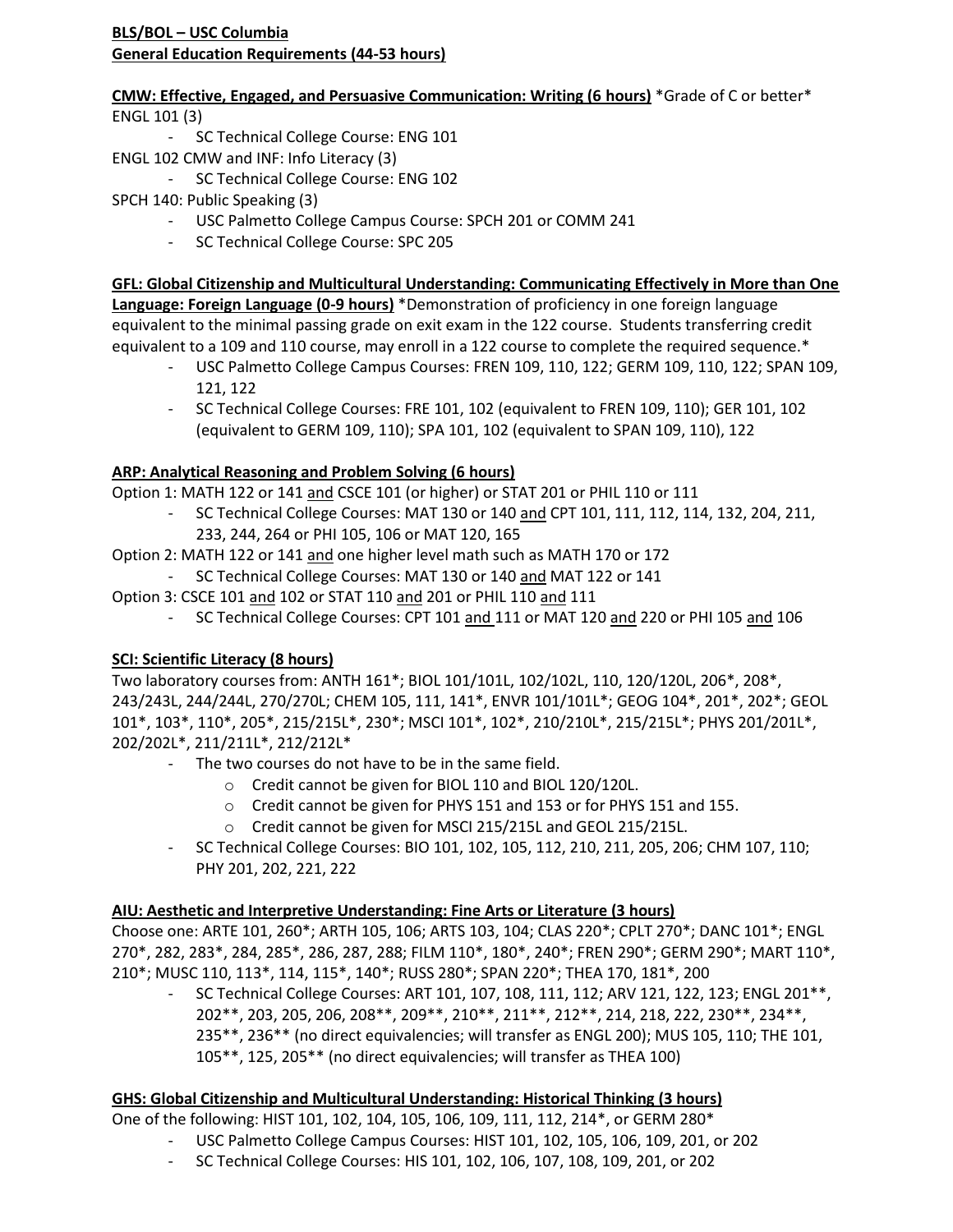#### **CMS: Effective, Engaged, and Persuasive Communication: Spoken Component (3 hours)** SPCH 140

#### **GSS: Global Citizenship and Multicultural Understanding: Social Science (3 hours)**

Recommended (choose one depending on chosen track): SOCY 101, CRJU 101, PSYC 101 - SC Technical College Courses: SOC 101, CRJ 101, PSY 201

## **VSR: Values, Ethics, and Social Responsibility (3 hours)**

PHIL 102 (required) and one from PHIL 211\* or POLI 201

- SC Technical College Courses: PHI 101 (required) and PSC 201

### **Additional Arts and Sciences Electives (6 hours)**

Choose two, each should come from a different discipline: ENGL (200 level), HIST, CRJU, PSYC, SOCY

- SC Technical College Courses: ENG 201, 202, 203, 205, 206, 208, 209, 210, 211, 212, 214, 218, 222, 230, 234, 235, 236, 238, 260; HIS 230, 235; CRJ 115, 125, 130, 220, 242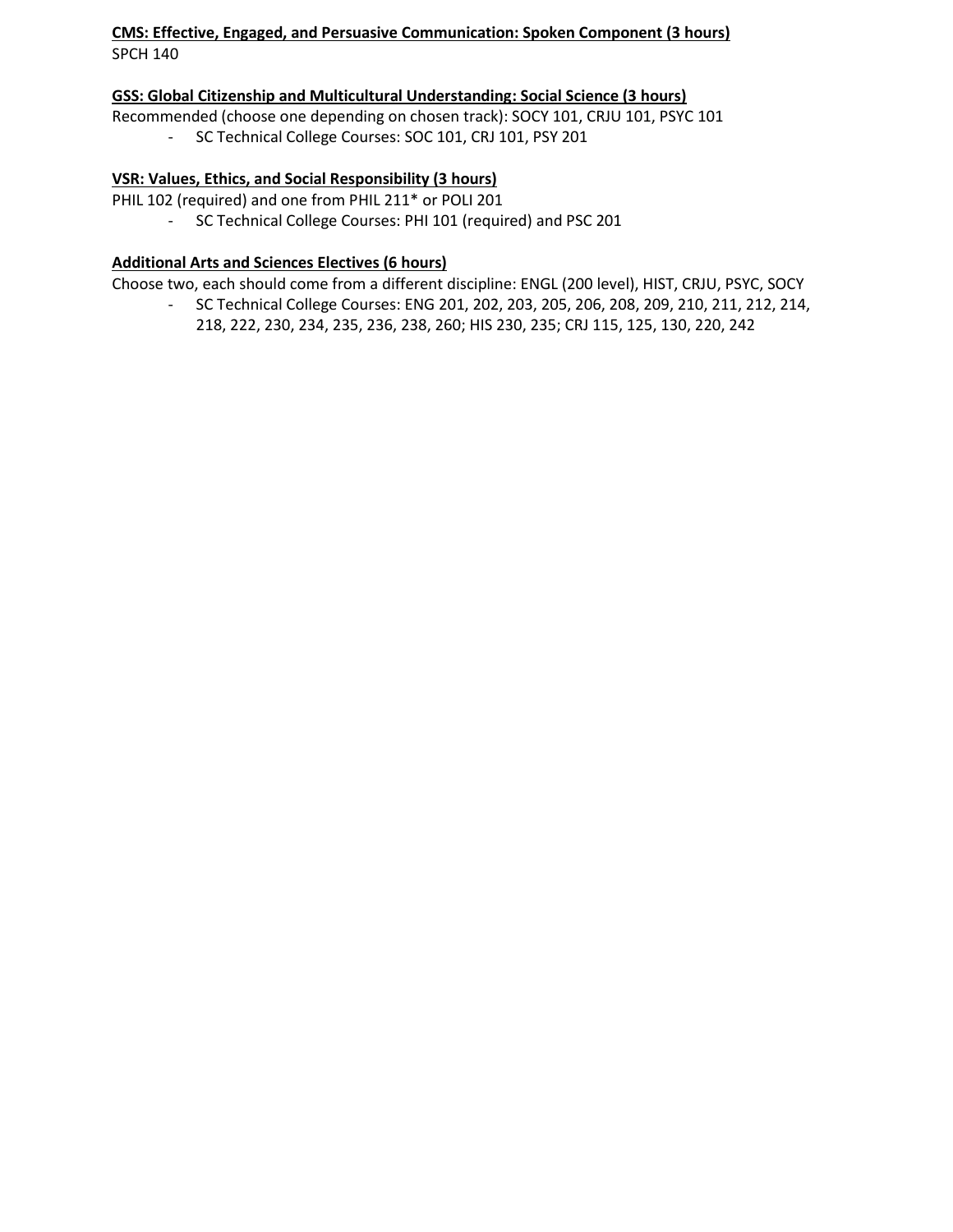### **Business Administration – USC Aiken General Education Requirements**

| <b>USC Aiken Required Courses for</b>                         | <b>USC Regional Campus Qualifying</b>          | <b>South Carolina Technical College</b>                             |
|---------------------------------------------------------------|------------------------------------------------|---------------------------------------------------------------------|
| <b>Business Degree</b>                                        | <b>Courses</b>                                 | <b>Qualifying Courses</b>                                           |
| English - 9 Hours                                             |                                                |                                                                     |
| <b>ENGL 101: Composition</b>                                  | ENGL 101: Critical Reading/Comp.               | ENG 101: English Composition I                                      |
| ENGL 102: Composition and Lit.                                | ENGL 102: Rhetoric/Composition                 | ENG 102: English Composition II                                     |
| English Literature (200 and above)                            | ENGL 270: World Literature*                    | ENG 201: American Literature I*                                     |
|                                                               | ENGL 282: Fiction*                             | ENG 202: American Literature II*                                    |
|                                                               | ENGL 283: Themes in British Writing*           | ENG 203: American Literature Survey*                                |
|                                                               | ENGL 284: Drama*                               | ENG 205: English Literature I*                                      |
|                                                               | ENGL 285: Themes in American Writing*          | ENG 206: English Literature II*                                     |
|                                                               | ENGL 286: Poetry*                              | ENG 208: World Literature I*                                        |
|                                                               | ENGL 287: American Literature*                 | ENG 209: World Literature II*                                       |
|                                                               | ENGL 288: English Literature*                  | ENG 210: Asian Literature (also Non-<br>Western)*                   |
|                                                               |                                                | ENG 211: African Literature (also Non-                              |
|                                                               |                                                | Western)*                                                           |
|                                                               |                                                | ENG 212: Latin American Literature (also                            |
|                                                               |                                                | Non-Western)*                                                       |
|                                                               |                                                | ENG 213: Short Fiction*                                             |
|                                                               |                                                | ENG 214: Fiction*                                                   |
|                                                               |                                                | ENG 218: Drama*                                                     |
|                                                               |                                                | ENG 222: Poetry*                                                    |
|                                                               |                                                | ENG 226: The Modern Novel*                                          |
|                                                               |                                                | ENG 230: Women in Literature*                                       |
|                                                               |                                                | ENG 234: Survey in Minority Literature*                             |
|                                                               |                                                | ENG 235: Southern Literature*                                       |
|                                                               |                                                | ENG 236: African-American Literature*                               |
| Mathematics - 6 Hours                                         |                                                |                                                                     |
| MATH 170: Finite Math                                         | MATH 170: Finite Math                          | MAT 122: Finite College Math                                        |
| MATH 122: Survey of Calculus                                  | MATH 122: Calculus for BA and SS               | MAT 130: Elementary Calculus                                        |
|                                                               |                                                | MAT 140: Analytical Geo/Calc. I<br>MAT 141: Analytical Geo/Calc. II |
| Communications - 3 Hours                                      |                                                |                                                                     |
|                                                               | SPCH 140: Public Speaking                      |                                                                     |
| COMM 241: Public Speaking or<br>COMM 201: Interpersonal Comm. |                                                | SPC 205: Public Speaking<br>SPC 209: Interpersonal Comm.            |
| Economics - 6 Hours                                           |                                                |                                                                     |
| <b>ECON 221: Macroeconomics</b>                               | <b>ECON 222: Macroeconomics</b>                | ECO 210: Macroeconomics                                             |
| <b>ECON 222: Microeconomics</b>                               | <b>ECON 221: Microeconomics</b>                | ECO 211: Microeconomics                                             |
| Natural Science - 7-8 Hours                                   |                                                |                                                                     |
|                                                               | BIOL 101 & 101L: Biological Principles I       | AST 101: Solar System                                               |
|                                                               | BIOL 102 & 102L: Biological Principles II      | AST 102: Stellar Astronomy                                          |
|                                                               | <b>BIOL 110: General Biology</b>               | BIO 101: Biological Science I                                       |
|                                                               | BIOL 200 & 200L: Plant Science                 | BIO 102: Biological Science II                                      |
|                                                               | BIOL 243 & 243L: Human Anatomy and             | BIO 201: Zoology                                                    |
|                                                               | Physiology I                                   | BIO 202: Botany                                                     |
|                                                               | BIOL 244 & 244L: Human Anatomy and             | BIO 205 & 206: Ecology & Ecology Lab                                |
|                                                               |                                                | (need both)                                                         |
|                                                               | Physiology II<br>BIOL 250 & 250L: Microbiology | BIO 201 & 211: Anatomy & Physiology I & II                          |
|                                                               | BIOL 270 & 270L: Intro to Environmental        |                                                                     |
|                                                               |                                                | (need both)                                                         |
|                                                               | <b>Biology</b>                                 | BIO 215: Human Anatomy                                              |
|                                                               | CHEM 101: Fundamental Chemistry I              | BIO 216: Human Physiology                                           |
|                                                               | CHEM 102: Fundamental Chemistry II             | BIO 225: Microbiology                                               |
|                                                               |                                                | BIO 240: Nutrition                                                  |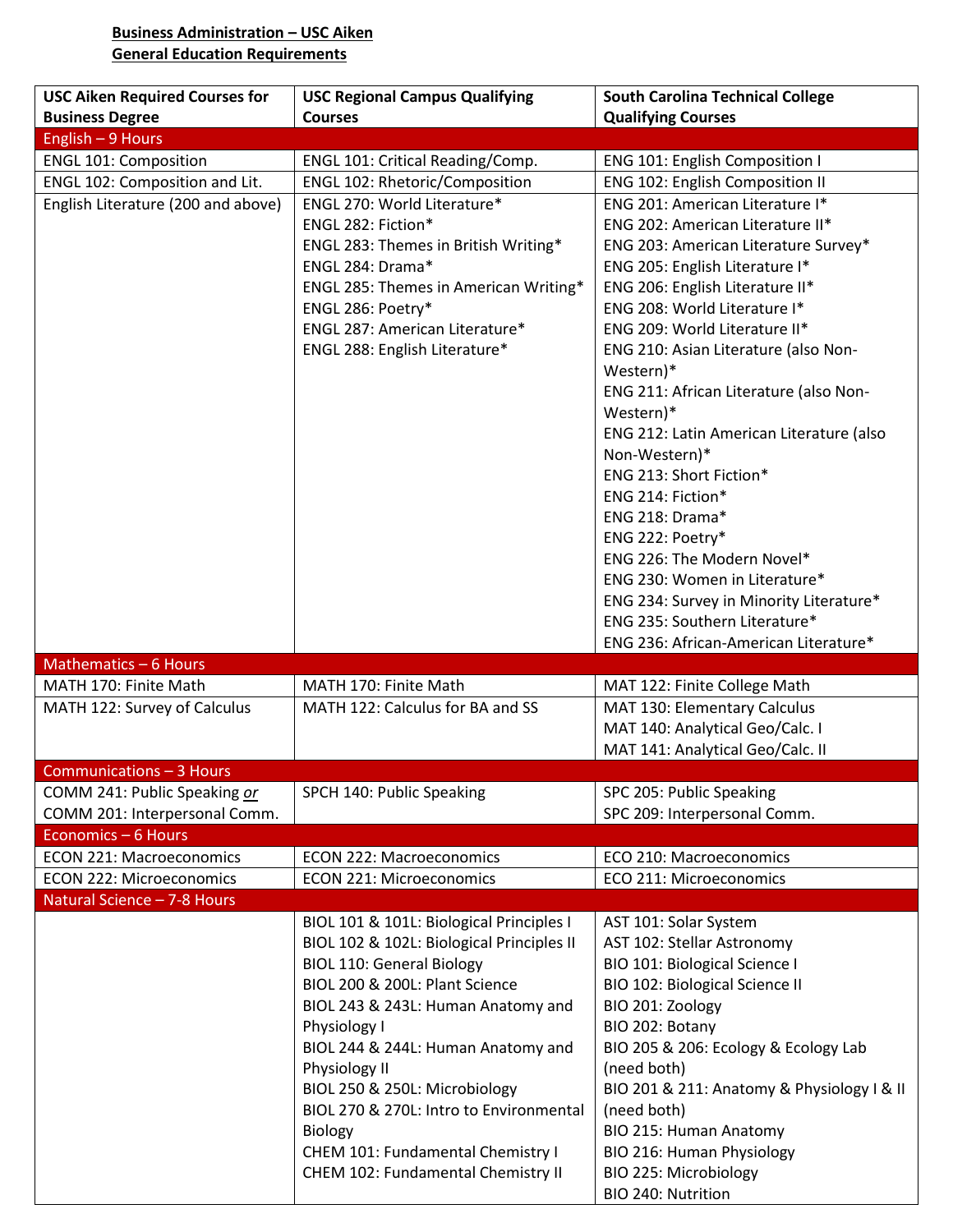|                                              | CHEM 105: Chemistry and Modern            | CHM 105: General Organic & Biochemistry                                           |
|----------------------------------------------|-------------------------------------------|-----------------------------------------------------------------------------------|
|                                              | Society I                                 | CHM 106: Contemporary Chemistry I                                                 |
|                                              | CHEM 111: General Chemistry I             | CHM 107: Contemporary Chemistry II                                                |
|                                              | CHEM 112: General Chemistry II            | CHM 110: College Chemistry I                                                      |
|                                              | CHEM 333 & 333L: Organic Chemistry I      | CHM 111: College Chemistry II                                                     |
|                                              | CHEM 334: Organic Chemistry II            | CHM 112: College Chemistry III                                                    |
|                                              | PHYS 101 & 101L: Physics/How Things       | CHM 211: Organic Chemistry I                                                      |
|                                              | Work I                                    | CHM 212: Organic Chemistry II                                                     |
|                                              | PHYS 102 & 102L: Physics/How Things       | CHM 227: Forensic Science Chemistry                                               |
|                                              | Work II                                   | PHY 101: Physical Science I                                                       |
|                                              |                                           |                                                                                   |
|                                              | PHYS 201 & 201L: General Physics I        | PHY 201: Physics I                                                                |
|                                              | PHYS 202 & 202L: General Physics II       | PHY 202: Physics II                                                               |
|                                              | PHYS 211 & 211L: Essentials of Physics I  | PHY 221: University Physics I                                                     |
|                                              | PHYS 212 & 212L: Essentials of Physics II | PHY 222: University Physics II                                                    |
|                                              | MSCI 210 & 210L: Oceans/Man               |                                                                                   |
| Foreign Language - 6-8 Hours (same language) |                                           |                                                                                   |
|                                              | FREN 109: Beginning French I              | FRE 101: Elementary French I                                                      |
|                                              | FREN 110: Beginning French II             | FRE 102: Elementary French II                                                     |
|                                              | GERM 109: Beginning German I              | FRE 201: Intermediate French I                                                    |
|                                              | <b>GERM 110: Beginning German II</b>      | FRE 202: Intermediate French II                                                   |
|                                              | SPAN 109: Beginning Spanish I             | GER 101: Elementary German I                                                      |
|                                              | SPAN 110: Beginning Spanish II            | GER 102: Elementary German II                                                     |
|                                              |                                           | GER 201: Intermediate German I                                                    |
|                                              |                                           | GER 202: Intermediate German II                                                   |
|                                              |                                           |                                                                                   |
|                                              |                                           | SPA 101: Beginning Spanish I                                                      |
|                                              |                                           | SPA 102: Beginning Spanish II                                                     |
|                                              |                                           | SPA 201: Intermediate Spanish I                                                   |
|                                              |                                           | SPA 202: Intermediate Spanish II                                                  |
|                                              |                                           |                                                                                   |
| Social and Behavioral Sciences - 3 Hours     |                                           |                                                                                   |
|                                              | ANTH 101: Primates, People, and           | ANT 101: General Anthropology or                                                  |
|                                              | Prehistory                                | ANT 203: Physical Anthropology                                                    |
|                                              | ANTH 102: Understanding Other             | ANT 102: Cultural Anthropology                                                    |
|                                              | Cultures (also Non-Western)               | GEO 101: Introduction to Geography                                                |
|                                              | POLI 201: American National               | GEO 102: World Geography                                                          |
|                                              | Government*                               | EGO 260: Economic/Cultural Geography                                              |
|                                              | PSYC 101: Intro. to Psychology            | PSC 201: American Government*                                                     |
|                                              | PSYC 103: Psychology of Adjustment        | PSC 205: Politics and Government                                                  |
|                                              |                                           |                                                                                   |
|                                              | PSYC 420: Survey of Developmental         | PSC 215: State and Local Government<br>PSC 220: Intro. to International Relations |
|                                              | Psychology                                |                                                                                   |
|                                              | PSYC 521: Psychology of Adolescence       | SOC 101: Introduction to Sociology                                                |
|                                              | SOCY 101: Introductory Sociology          | SOC 102: Marriage and the Family                                                  |
|                                              | SOCY 305: Sociology of the Family         | SOC 205: Social Problems                                                          |
|                                              | SOCY 340: Introduction to Social          | SOC 206: Social Psychology                                                        |
|                                              | Problems                                  | SOC 210: Juvenile Delinquency                                                     |
|                                              | SOCY 357: Sociology of Education          | SOC 230: Introduction to Gerontology                                              |
| Humanities - 6 Hours                         |                                           |                                                                                   |
|                                              | ARTE 101: Intro. to Art                   | ART 101: Hist./Apprec. of Art                                                     |
|                                              | ARTE 105: History of Western Art I        | ART 107: Hist. of Early Western Art                                               |
|                                              | ARTE 106: Hist. of Western Art II         | ART 108: History of Western Art                                                   |
|                                              | <b>ENGL 270: World Literature</b>         | ENG 201: American Literature I                                                    |
|                                              | ENGL 282: Fiction*                        | ENG 202: American Literature II*                                                  |
|                                              | ENGL 283: Themes in British Writing*      | ENG 203: American Lit. Survey*                                                    |
|                                              | ENGL 284: Drama*                          | ENG 205: English Literature I*                                                    |
|                                              | ENGL 285: Themes in American Writing*     | ENG 206: English Literature II*                                                   |
|                                              | ENGL 286: Poetry*                         | ENG 208: World Literature I*                                                      |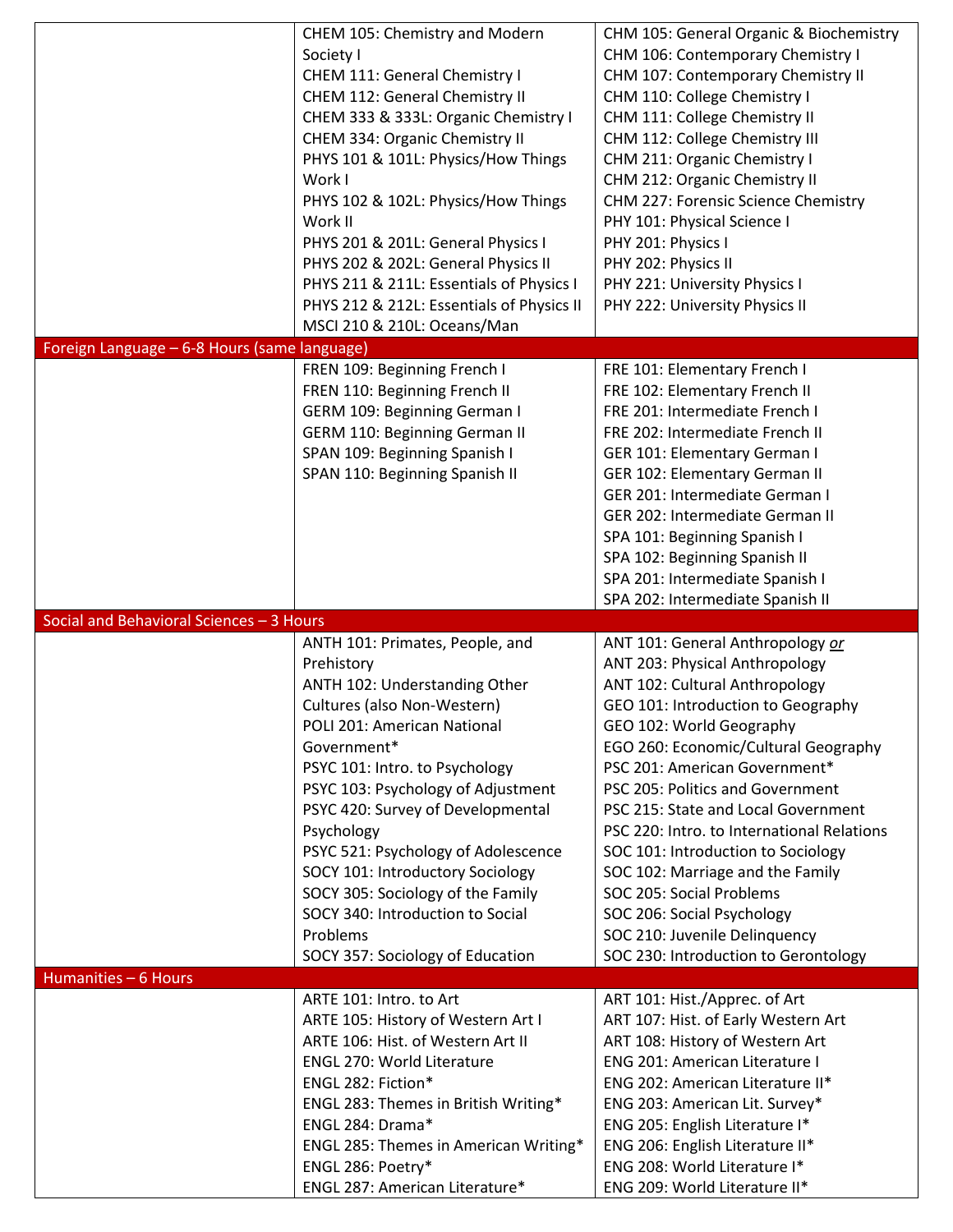|                                             | ENGL 288: English Literature*                                                                                                                                                                                                                                                                                                                                                                                                                                                                                                                                                                                               | ENG 210: Asian Literature (also Non-                                                                                                                                                                                                                                                                                                                                                                                                                                                                                                                                                                                                                                                                                                                                                                                                                                                                                                                                                                                                                                                                                                                                                                                                                                                                                             |
|---------------------------------------------|-----------------------------------------------------------------------------------------------------------------------------------------------------------------------------------------------------------------------------------------------------------------------------------------------------------------------------------------------------------------------------------------------------------------------------------------------------------------------------------------------------------------------------------------------------------------------------------------------------------------------------|----------------------------------------------------------------------------------------------------------------------------------------------------------------------------------------------------------------------------------------------------------------------------------------------------------------------------------------------------------------------------------------------------------------------------------------------------------------------------------------------------------------------------------------------------------------------------------------------------------------------------------------------------------------------------------------------------------------------------------------------------------------------------------------------------------------------------------------------------------------------------------------------------------------------------------------------------------------------------------------------------------------------------------------------------------------------------------------------------------------------------------------------------------------------------------------------------------------------------------------------------------------------------------------------------------------------------------|
|                                             | HIST 101: European Civilization I*<br>HIST 102: European Civilization II*<br>HIST 105: Intro. to East Asian Civilization<br>(also Non-Western)<br>HIST 106: Intro to African History (also<br>Non-Western)<br>HIST 109: Latin American Civilization<br>(also Non-Western)<br>HIST 111: History of the United States I*<br>HIST 112: History of the United States II*<br>HIST 347: Middle East in Modern Times<br>(also Non-Western)<br>MUSC 110: Intro. to Music<br>PHIL 102: Intro. to Philosophy<br>RELG 203: Comparative Religion (also<br>Non-Western)<br>THEA 200: Understanding and<br><b>Appreciation of Theatre</b> | Western)*<br>ENG 211: African Literature (also Non-<br>Western)*<br>ENG 212: Latin American Literature (also<br>Non-Western)*<br>ENG 213: Short Fiction*<br>ENG 214: Fiction*<br>ENG 218: Drama*<br>ENG 222: Poetry*<br>ENG 226: The Modern Novel*<br>ENG 230: Women in Literature*<br>ENG 234: Survey in Minority Lit.*<br>ENG 235: Southern Literature*<br>ENG 236: African-American Lit.*<br>HIS 101: Western Civ. to 1689*<br>HIS 102: Western Civ. post 1689*<br>HIS 104: World History I*<br>HIS 105: World History II*<br>HIS 108: Intro. to African Hist. (also Non-<br>Western)*<br>HIS 109: Intro. to Latin Amer. Civ. (also<br>Non-Western)*<br>HIS 112: Non-Western Civ. (also Non-<br>Western)*<br>HIS 113: Native American History<br>HIS 115: African-American History<br>HIS 201: American History-Discovery to<br>1877*<br>HIS 202: American History-1877 to Present*<br>HIS 215: History and Literature of the Bible<br>HIS 216: Comparative Religion<br>HSS 101: Introduction to Humanities<br>MUS 105: Music Appreciation<br>PHI 101: Introduction to Philosophy<br>PHI 108: Critical Reasoning<br>PHI 110: Ethics<br>PHI 115: Contemporary Moral Issues<br>PHI 201: History of Philosophy<br>REL 102: Introduction to Biblical Study<br>REL 103: Comparative Religion or<br>REL 201: Religions of the World |
|                                             |                                                                                                                                                                                                                                                                                                                                                                                                                                                                                                                                                                                                                             | THE 101: Introduction to Theatre                                                                                                                                                                                                                                                                                                                                                                                                                                                                                                                                                                                                                                                                                                                                                                                                                                                                                                                                                                                                                                                                                                                                                                                                                                                                                                 |
| World History - 3 Hours                     | HIST 101: European Civilization I*                                                                                                                                                                                                                                                                                                                                                                                                                                                                                                                                                                                          | HIS 101: Western Civ. to 1689*                                                                                                                                                                                                                                                                                                                                                                                                                                                                                                                                                                                                                                                                                                                                                                                                                                                                                                                                                                                                                                                                                                                                                                                                                                                                                                   |
|                                             | HIST 102: European Civilization II*                                                                                                                                                                                                                                                                                                                                                                                                                                                                                                                                                                                         | HIS 102: Western Civ. post 1689*<br>HIS 104: World History I*<br>HIS 105: World History II*                                                                                                                                                                                                                                                                                                                                                                                                                                                                                                                                                                                                                                                                                                                                                                                                                                                                                                                                                                                                                                                                                                                                                                                                                                      |
| American Political Institutions - 3 Hours   | POLI 201: American National                                                                                                                                                                                                                                                                                                                                                                                                                                                                                                                                                                                                 | PSC 201: American Government*                                                                                                                                                                                                                                                                                                                                                                                                                                                                                                                                                                                                                                                                                                                                                                                                                                                                                                                                                                                                                                                                                                                                                                                                                                                                                                    |
|                                             | Government*<br>HIST 111: History of the United States I*<br>HIST 112: History of the United States II*                                                                                                                                                                                                                                                                                                                                                                                                                                                                                                                      | HIS 201: American History-Discovery to<br>1877*<br>HIS 202: American History-1877 to Present*                                                                                                                                                                                                                                                                                                                                                                                                                                                                                                                                                                                                                                                                                                                                                                                                                                                                                                                                                                                                                                                                                                                                                                                                                                    |
| Business - Lower Level - 12 Hours           |                                                                                                                                                                                                                                                                                                                                                                                                                                                                                                                                                                                                                             |                                                                                                                                                                                                                                                                                                                                                                                                                                                                                                                                                                                                                                                                                                                                                                                                                                                                                                                                                                                                                                                                                                                                                                                                                                                                                                                                  |
| BADM 225: Princ. of Financial<br>Management | ACCT 225: Intro. to Financial Accounting                                                                                                                                                                                                                                                                                                                                                                                                                                                                                                                                                                                    | ACC 101: Accounting Princ. I**                                                                                                                                                                                                                                                                                                                                                                                                                                                                                                                                                                                                                                                                                                                                                                                                                                                                                                                                                                                                                                                                                                                                                                                                                                                                                                   |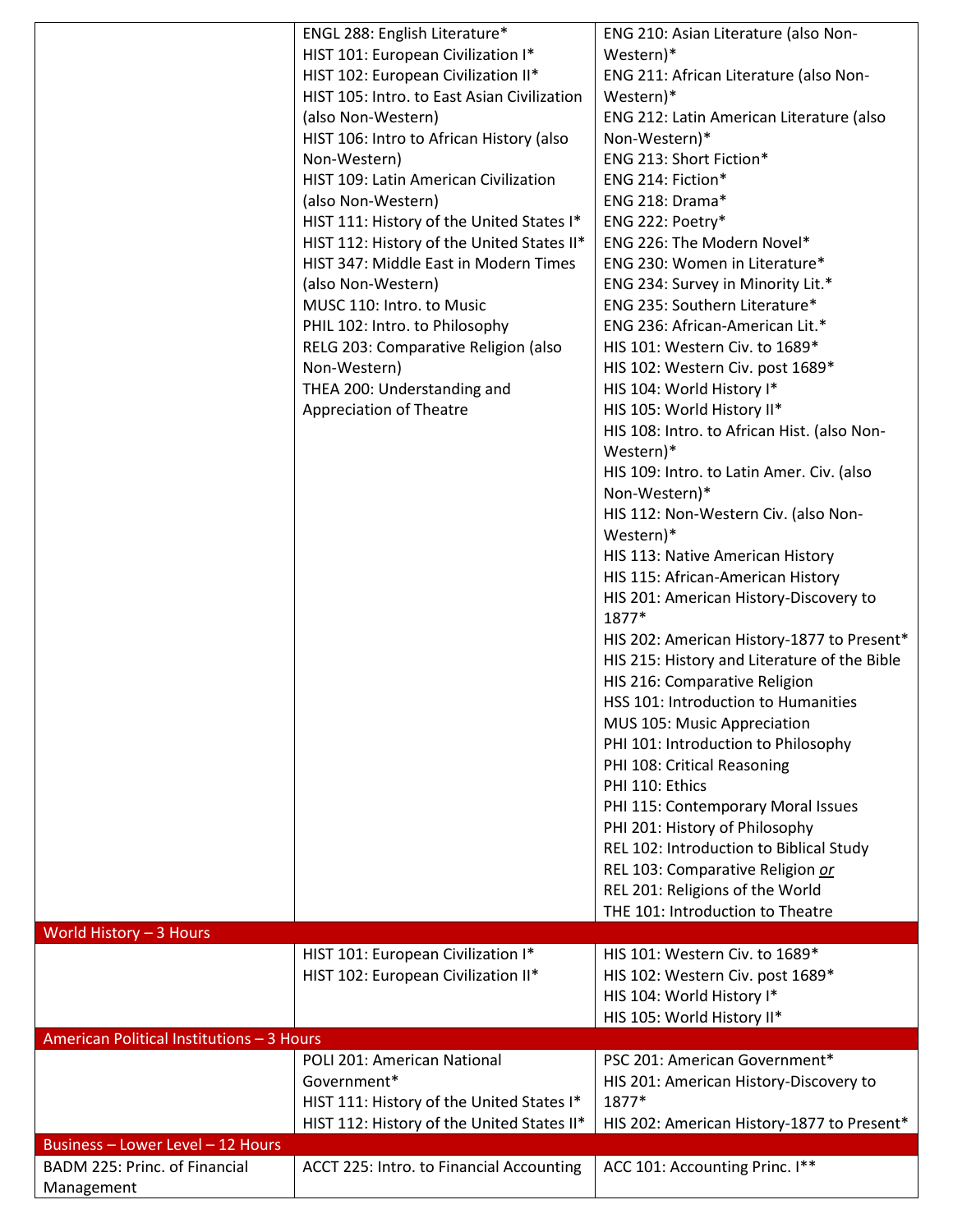| BADM 226: Princ. of Managerial         | ACCT 226: Intro. to Managerial        | ACC 102: Accounting Princ. II***        |
|----------------------------------------|---------------------------------------|-----------------------------------------|
| Accounting                             | Accounting                            |                                         |
| <b>BADM 290: Business Applications</b> | MGSC 290: Computer Information        | CPT 101: Introduction to Computers (if  |
| Software                               | <b>Systems in Business</b>            | taken in the last 5 years)              |
|                                        |                                       | CPT 170: Microcomputer Applications (if |
|                                        |                                       | taken in the last 5 years)              |
| <b>BADM 296: Statistics</b>            | MGSC 291: Statistics for Business and | MAT 120: Probability and Statistics     |
|                                        | Economics                             | <b>BUS 240: Statistics</b>              |

\*Course can only be used for one requirement. For example, if HIST 111 is used for the American History requirement, it cannot be used for the Humanities requirement.

\*\*BADM 225 requirement can also be met with ACC 111 and ACC 112 (must take both).

\*\*\*BADM 225 and 226 requirements can also be met with ACC 111, ACC 112, and ACC 115 (need all three).